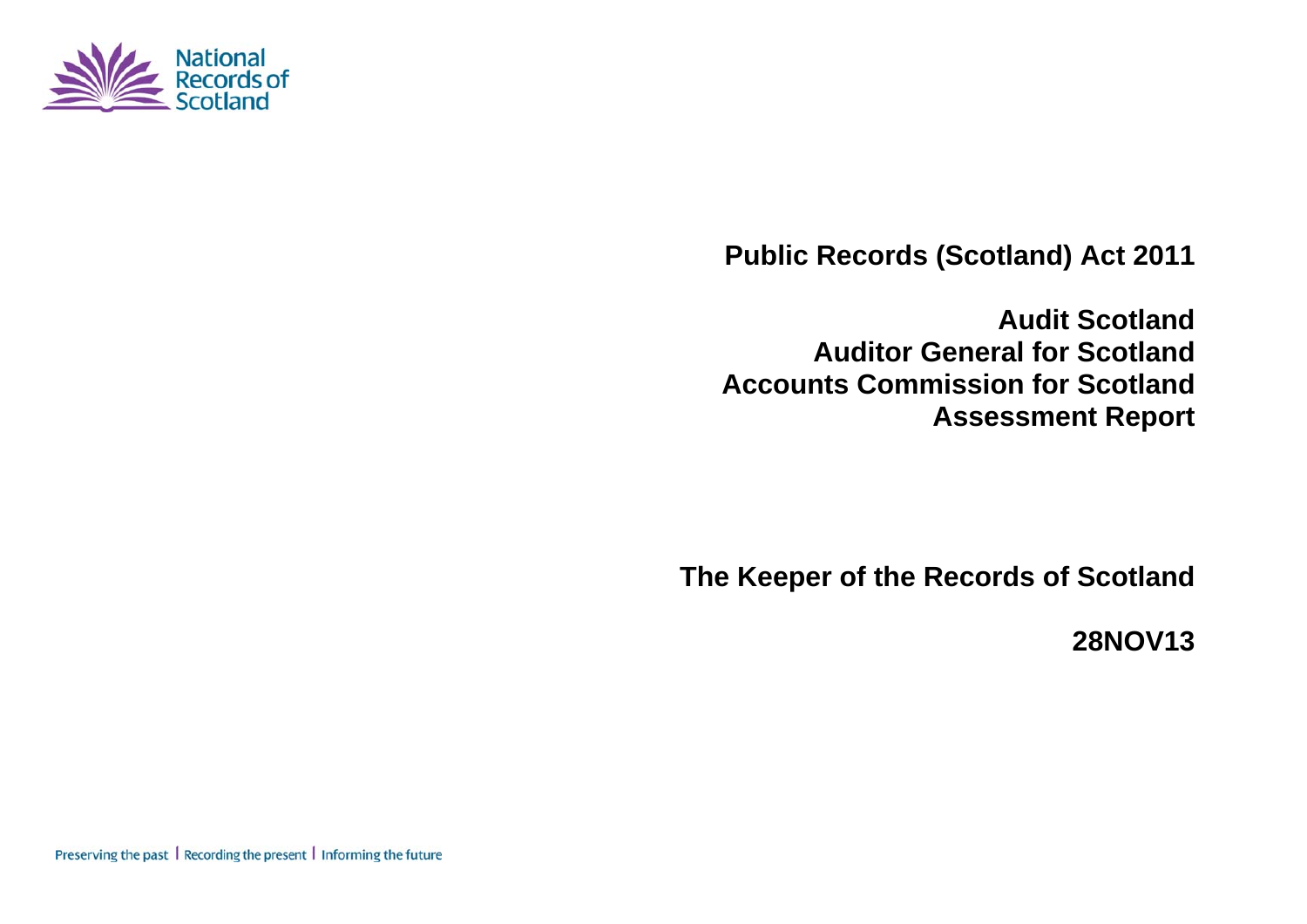#### **Assessment Report**

#### **Contents**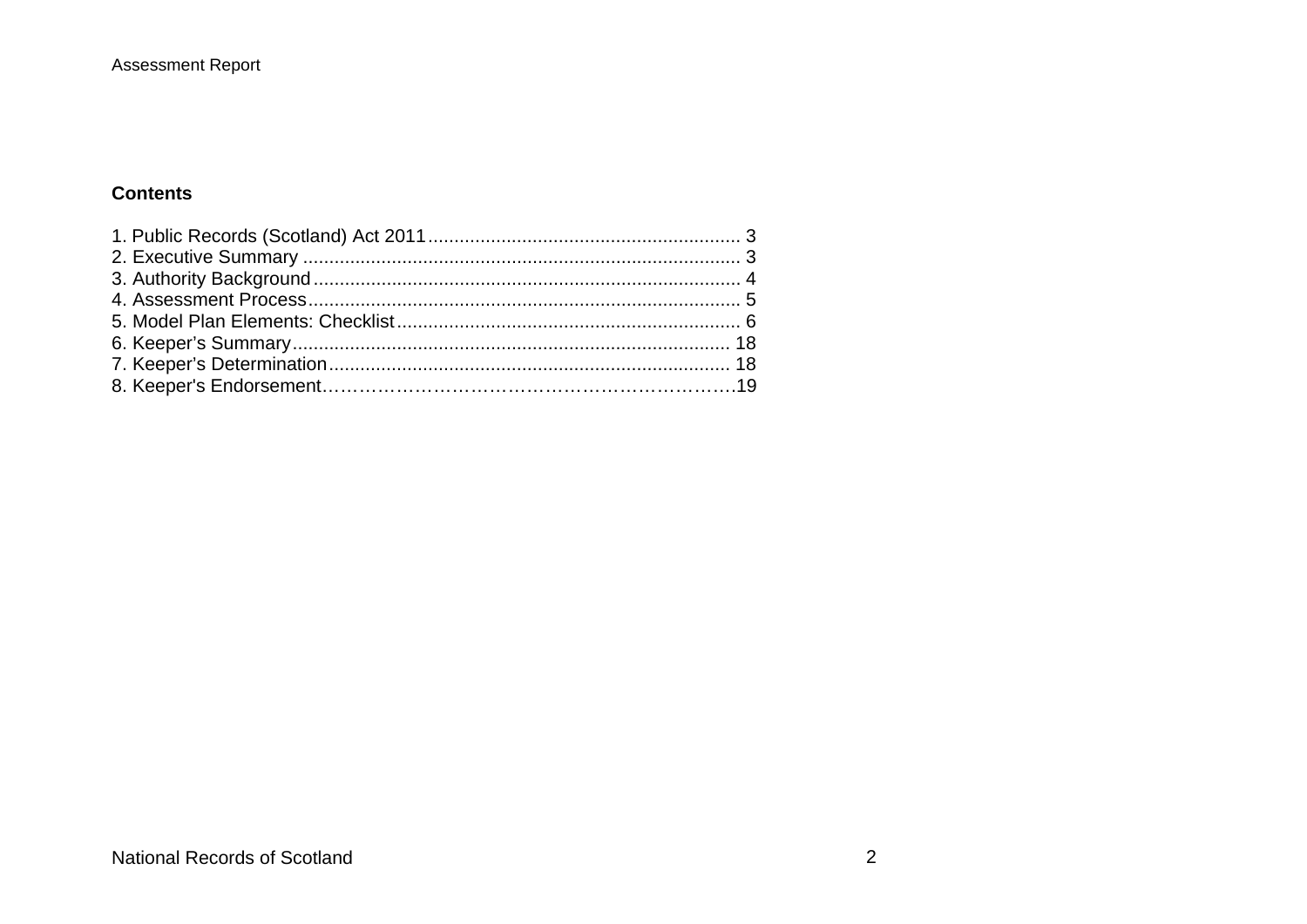### **1. Public Records (Scotland) Act 2011**

The Public Records (Scotland) Act 2011 (the Act) received Royal assent on 20 April 2011. It is the first new public records legislation in Scotland since 1937 and came fully into force on 1 January 2013. Its primary aim is to promote efficient and accountable record keeping by named Scottish public authorities.

The Act has its origins in *The Historic Abuse Systemic Review: Residential Schools and Children's Homes in Scotland 1950-1995* (The Shaw Report) published in 2007. The Shaw Report recorded how its investigations were hampered by poor record keeping and found that thousands of records had been created, but were then lost due to an inadequate legislative framework and poor records management. Crucially, it demonstrated how former residents of children's homes were denied access to information about their formative years. The Shaw Report demonstrated that management of records in all formats (paper and electronic) is not just a bureaucratic process, but central to good governance and should not be ignored. A follow-up review of public records legislation by the Keeper of the Records of Scotland (the Keeper) found further evidence of poor records management across the public sector. This resulted in the passage of the Act by the Scottish Parliament in March 2011.

The Act requires a named authority to prepare and implement a records management plan (RMP) which must set out proper arrangements for the management of its records. A plan must clearly describe the way the authority cares for the records that it creates, in any format, whilst carrying out its business activities. The RMP must be agreed with the Keeper and regularly reviewed.

#### **2. Executive Summary**

This report sets out the findings of the Keeper's assessment of the RMP of Audit Scotland, the Auditor General for Scotland and the Accounts Commission for Scotland by the Public Records (Scotland) Act 2011 Assessment Team following its submission to the Keeper on 4<sup>th</sup> November 2013.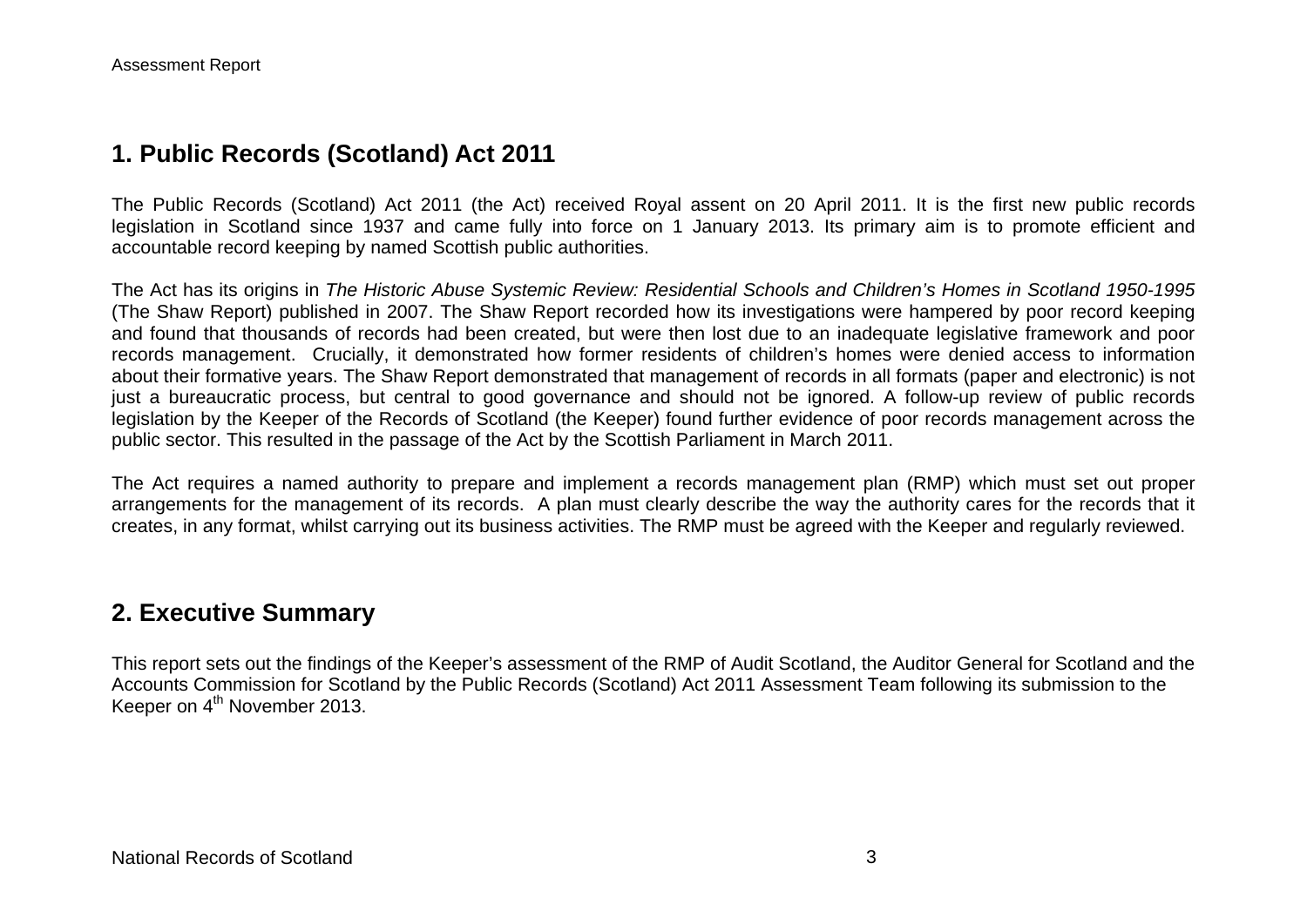The assessment considered whether the RMP of Audit Scotland, the Auditor General for Scotland and the Accounts Commission for Scotland was developed with proper regard to the 14 elements of the Keeper's statutory Model Records Management Plan (the Model Plan) under section 8(3) of the Act, and whether in this respect it complies with it and the specific requirements of the Act.

The outcome of the assessment and the Keeper's decision on whether the RMP of Audit Scotland, the Auditor General for Scotland and the Accounts Commission for Scotland complies with the Act can be found under section 7 of this report with relevant recommendations.

# **3. Authority Background**

Audit Scotland assists the Auditor General and the Accounts Commission to ensure organisations that spend public money in Scotland use it properly, efficiently and effectively. They check whether organisations manage their finances to the highest standards and achieve the best possible value for public money. They support public scrutiny that is fair, equal and open, and that leads to more effective financial management and value for money.

The post of Auditor General for Scotland was created under the Scotland Act 1998, prior to devolution in 2000. The appointment is made by the Crown. The Auditor General is responsible for auditing directorates of the Scottish Government, government agencies (e.g. the Scottish Prison Service, Transport Scotland), NHS bodies, further education colleges and all Non Departmental Public Bodies (for example Scottish Enterprise and VisitScotland). Annual financial audit reports are produced.

The Accounts Commission for Scotland is the public spending watchdog for local government. They hold councils in Scotland to account and help them improve. They operate impartially and independently of councils and of the Scottish Government, and meet and report in public. The Accounts Commission for Scotland was established in 1975 by the Local Government (Scotland) Act 1973. It is a body of at least six and no more than 12 members. Members are appointed by Scottish Ministers, following open recruitment under the public appointments procedures. Ministers also appoint one of the members to chair the Commission and one to be deputy chair. The role of the Commission has evolved and been modified in a variety of ways since 1975. Its current role can be summarised as 'to secure the audit of Scottish local government and to consider reports arising from that audit'.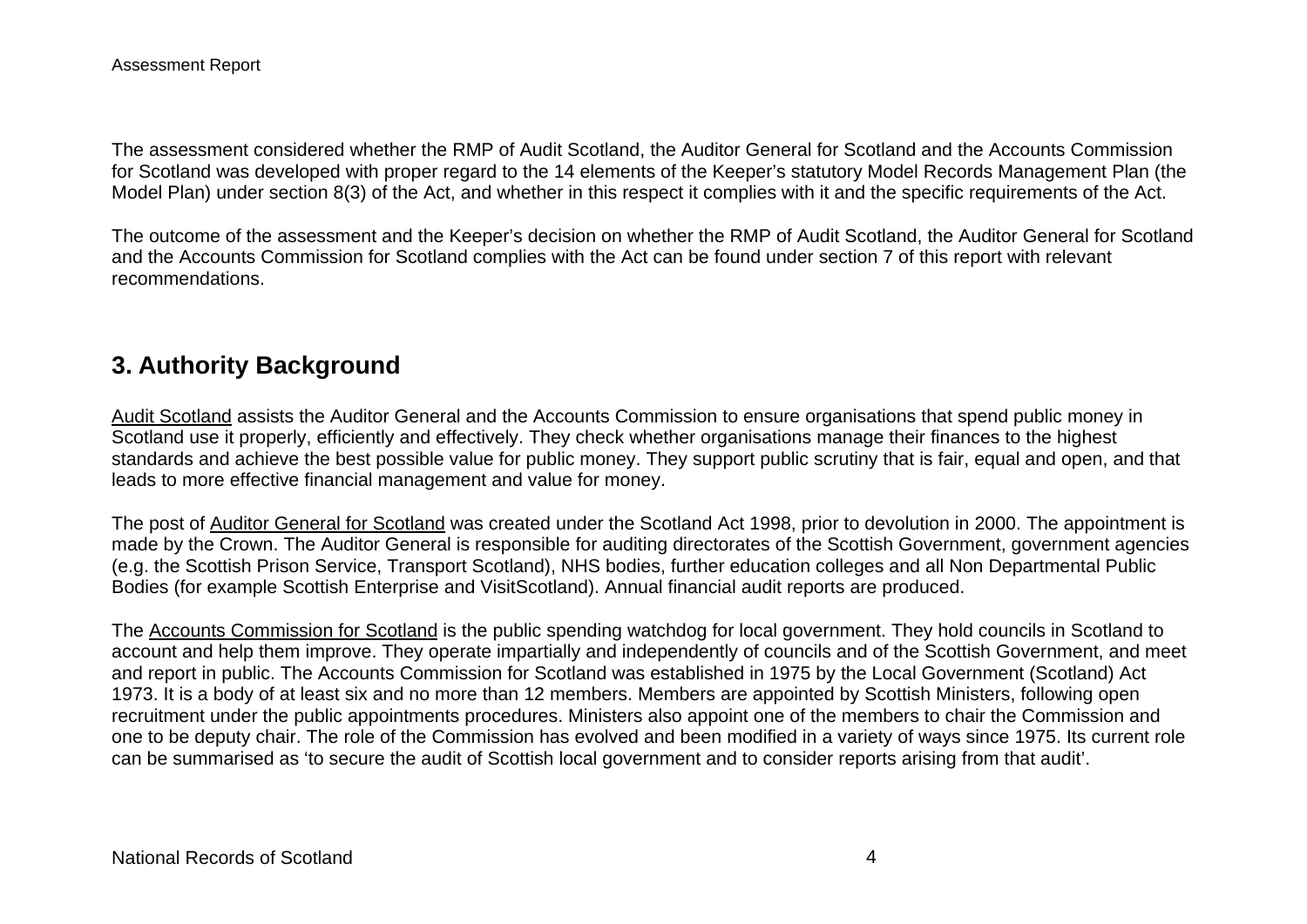## **4. Keeper's Assessment Process**

The RMP was assessed by the Public Records (Scotland) Act Assessment Team on behalf of the Keeper. Assessors used the checklist elements listed in section 5, to establish whether Audit Scotland, the Auditor General for Scotland and the Accounts Commission for Scotland's RMP was developed with proper regard to the elements of the Model Plan and is compliant with the Act. The assessment also considered whether there was sufficient supporting evidence of such compliance.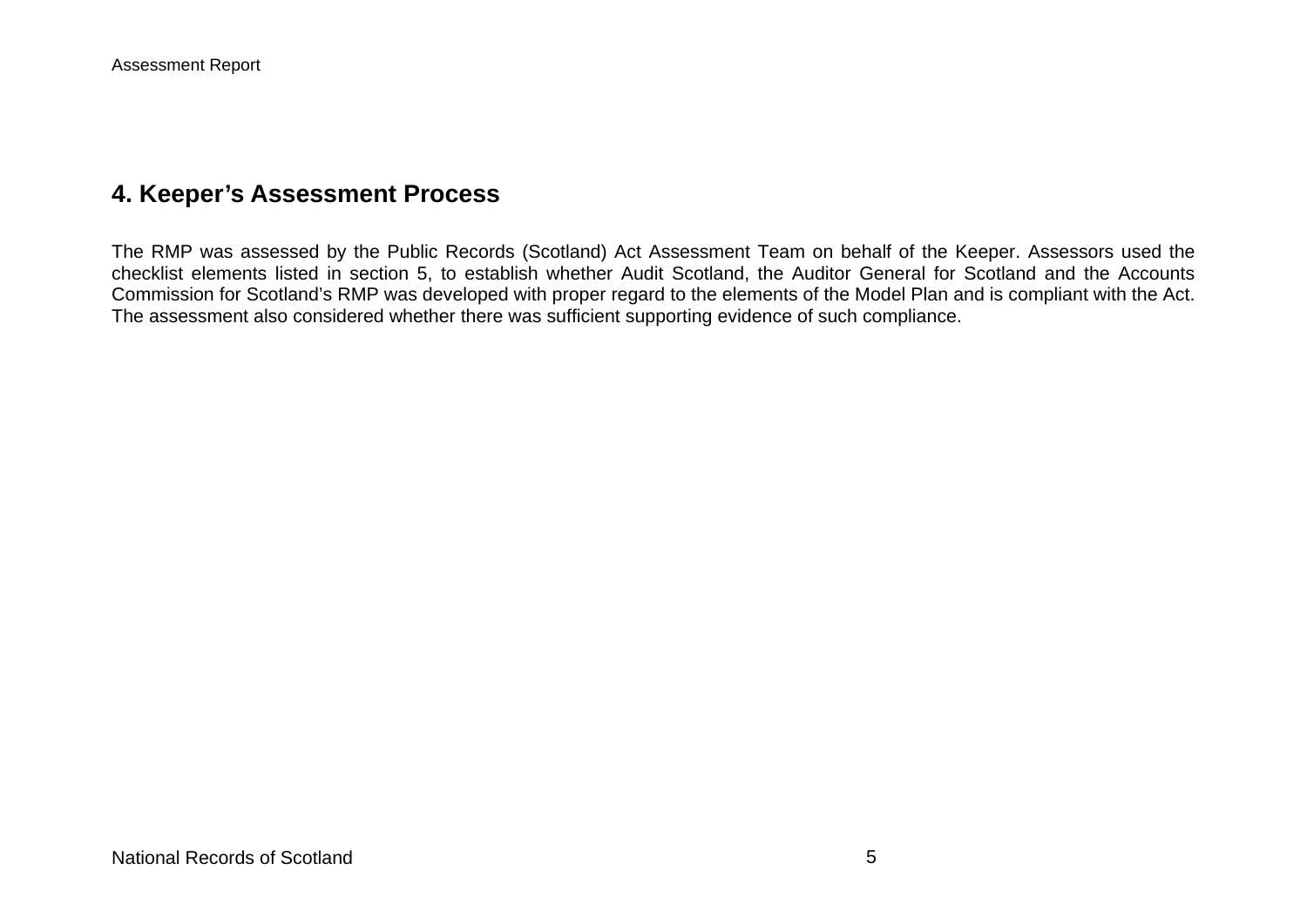### **5. Model Plan Elements: Checklist**

**N. B. For simplicity, as the plan relates to the records management provision for all three public authorities, the use of 'Audit Scotland' should be taken to refer to that organisation as well as the Auditor General for Scotland and the Accounts Commission for Scotland.** 

| <b>Element</b>                                       | <b>Present</b> | <b>Evidence</b> | <b>Notes</b>                                                                                                                                                                                                                                                                                                                                                                                                                                                                                                                                                                                                                                                                                                                                                                                                                                                                                               |
|------------------------------------------------------|----------------|-----------------|------------------------------------------------------------------------------------------------------------------------------------------------------------------------------------------------------------------------------------------------------------------------------------------------------------------------------------------------------------------------------------------------------------------------------------------------------------------------------------------------------------------------------------------------------------------------------------------------------------------------------------------------------------------------------------------------------------------------------------------------------------------------------------------------------------------------------------------------------------------------------------------------------------|
| 1. Senior<br><b>Officer</b><br>Compulsory<br>element |                |                 | Diane McGiffen, Chief Operating Officer, and Senior Information Risk Officer, of Audit<br>Scotland is the individual with responsibility for the management of the public records of<br>all three authorities. Her appointment has been agreed by the Audit Scotland Board<br>which includes the Auditor General and the Chair of the Accounts Commission. Minutes<br>of a board meeting on 24 October 2013 approving the RMP have been supplied in<br>evidence. The minutes show that John Baillie (Accounts Commission) and Caroline<br>Gardner (Auditor General) were present, therefore the Keeper is confident that the<br>latter bodies are content with Audit Scotland taking lead on the RMP.<br>Ms McGiffen is an entirely appropriate individual to undertake this role and therefore the<br>Keeper agrees that there is clear evidence that a Senior Responsible Officer has been<br>allocated. |
| 2. Records<br>Manager<br>Compulsory<br>element       |                |                 | Alex Devlin, Corporate Governance Manager for Audit Scotland is responsible for the<br>day-to-day records management provision for all three public authorities. Mr Devlin's<br>job description is included as evidence.<br>The job description makes Mr Devlin's responsibility for records management clear and                                                                                                                                                                                                                                                                                                                                                                                                                                                                                                                                                                                          |
|                                                      |                |                 | specifies that he must have a 'detailed knowledge and understanding of current and<br>future legislative issues and developments'.                                                                                                                                                                                                                                                                                                                                                                                                                                                                                                                                                                                                                                                                                                                                                                         |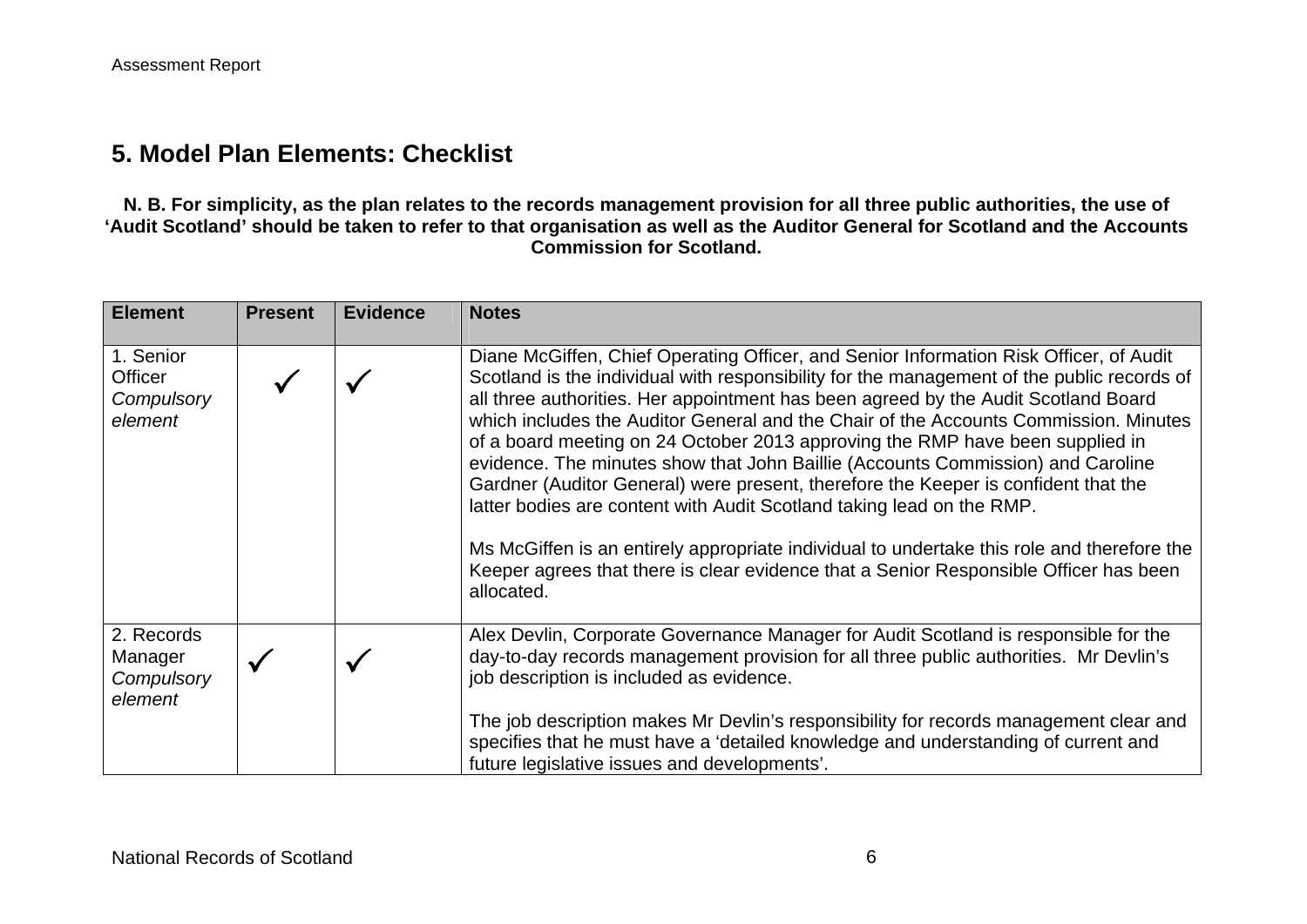|                                    |  | Mr Devlin's job description specifically mentions PRSA responsibilities.<br>Training on data protection, data security and freedom of information is mentioned in<br>the Corporate Governance Manager's job description.                                                                                                                                      |
|------------------------------------|--|---------------------------------------------------------------------------------------------------------------------------------------------------------------------------------------------------------------------------------------------------------------------------------------------------------------------------------------------------------------|
|                                    |  | The Keeper agrees that an appropriate person has been named to the records<br>management role.                                                                                                                                                                                                                                                                |
| 3. Policy<br>Compulsory<br>element |  | Audit Scotland has a records management policy (version 2), approved by the Audit<br>Scotland Board at a board meeting on 24 October 2013. This document has been<br>supplied.                                                                                                                                                                                |
|                                    |  | The Records Management Policy states that it applies to all three authorities covered<br>by this assessment.                                                                                                                                                                                                                                                  |
|                                    |  | The policy specifically mentions the PRSA.                                                                                                                                                                                                                                                                                                                    |
|                                    |  | The Records Management Policy must be read by all staff. This is ensured by the use<br>of the MetaCompliance system - http://www.metacompliance.com/ - This system<br>inhibits other work until important policy documents have been read. Audit Scotland has<br>determined that the Records Management Policy should be one of these important<br>documents. |
|                                    |  | Furthermore, the policy instructs directors and managers to ensure that all staff are<br>familiar with the policy.                                                                                                                                                                                                                                            |
|                                    |  | The Records Management Policy states in the introduction that: 'Effective Knowledge<br>and information management is recognised in our Corporate Plan'. The Audit Scotland<br>Corporate Plan is publically available at http://www.audit-<br>scotland.gov.uk/docs/corp/2013/as_12-15_corporate_plan_priorities_2013.pdf                                       |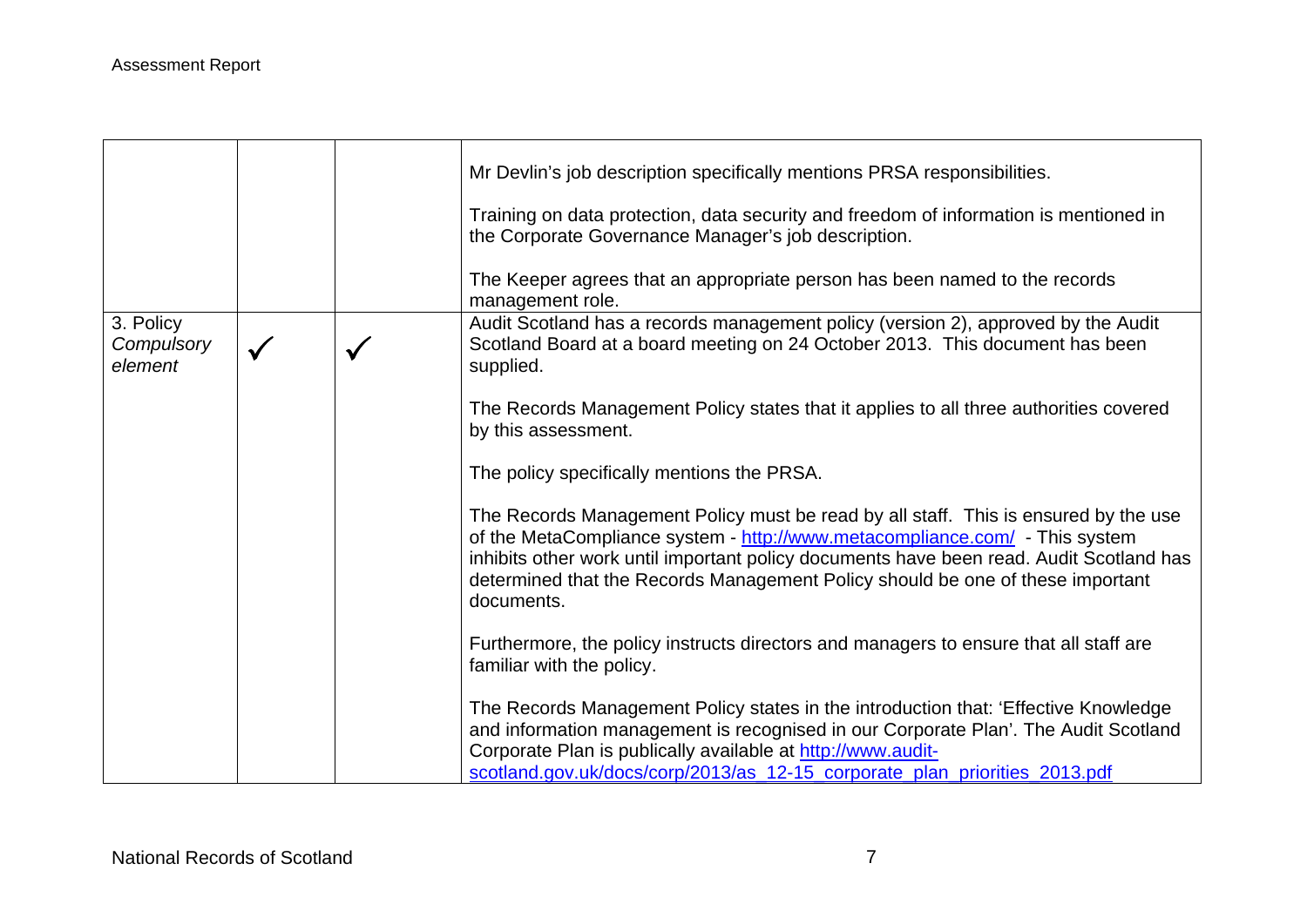|                               |              | The policy clearly sets out the authority's commitment to creating and managing<br>authentic, reliable and useable records, capable of supporting business functions and<br>activities for as long as they are required. It defines the records management roles and<br>responsibilities of staff in the authority and the importance of managing their own<br>records. This is embedded in Audit Scotland's Code of Conduct. The Keeper has<br>viewed this Code of Conduct and agrees that section six of the code 'Openness,<br>disclosure and protection of information' makes clear the responsibilities of all staff<br>regarding records management, data protection and information security. |
|-------------------------------|--------------|------------------------------------------------------------------------------------------------------------------------------------------------------------------------------------------------------------------------------------------------------------------------------------------------------------------------------------------------------------------------------------------------------------------------------------------------------------------------------------------------------------------------------------------------------------------------------------------------------------------------------------------------------------------------------------------------------|
|                               |              | Therefore, the Keeper agrees Audit Scotland has fulfilled this compulsory requirement<br>under PRSA.                                                                                                                                                                                                                                                                                                                                                                                                                                                                                                                                                                                                 |
| 4. Business<br>Classification | $\checkmark$ | Audit Scotland has submitted a full business classification (BCS) that covers the entire<br>operation in 12 'business groups'.                                                                                                                                                                                                                                                                                                                                                                                                                                                                                                                                                                       |
|                               |              | The BCS is in the form of an Information Asset Register. And includes a column for the<br>identification of vital records (see element 10 below).                                                                                                                                                                                                                                                                                                                                                                                                                                                                                                                                                    |
|                               |              | Although currently arranged by business groups, the BCS is shortly to be rearranged<br>into a 'functional' system. This is a business decision for Audit Scotland, but the<br>Keeper acknowledges that the current thinking in the field would support this change.<br>(See Business Classification under General Comments below). The advantages of a<br>functional system are identified in the RMP: 'to avoid having to restructure the<br>information should business groups change'.                                                                                                                                                                                                            |
|                               |              | The Corporate records of Audit Scotland are currently a hybrid of paper and electronic<br>records. Audit Scotland use Microsoft SharePoint technology as their electronic<br>solution. This system is referred to internally as ishare to reflect the sharing of                                                                                                                                                                                                                                                                                                                                                                                                                                     |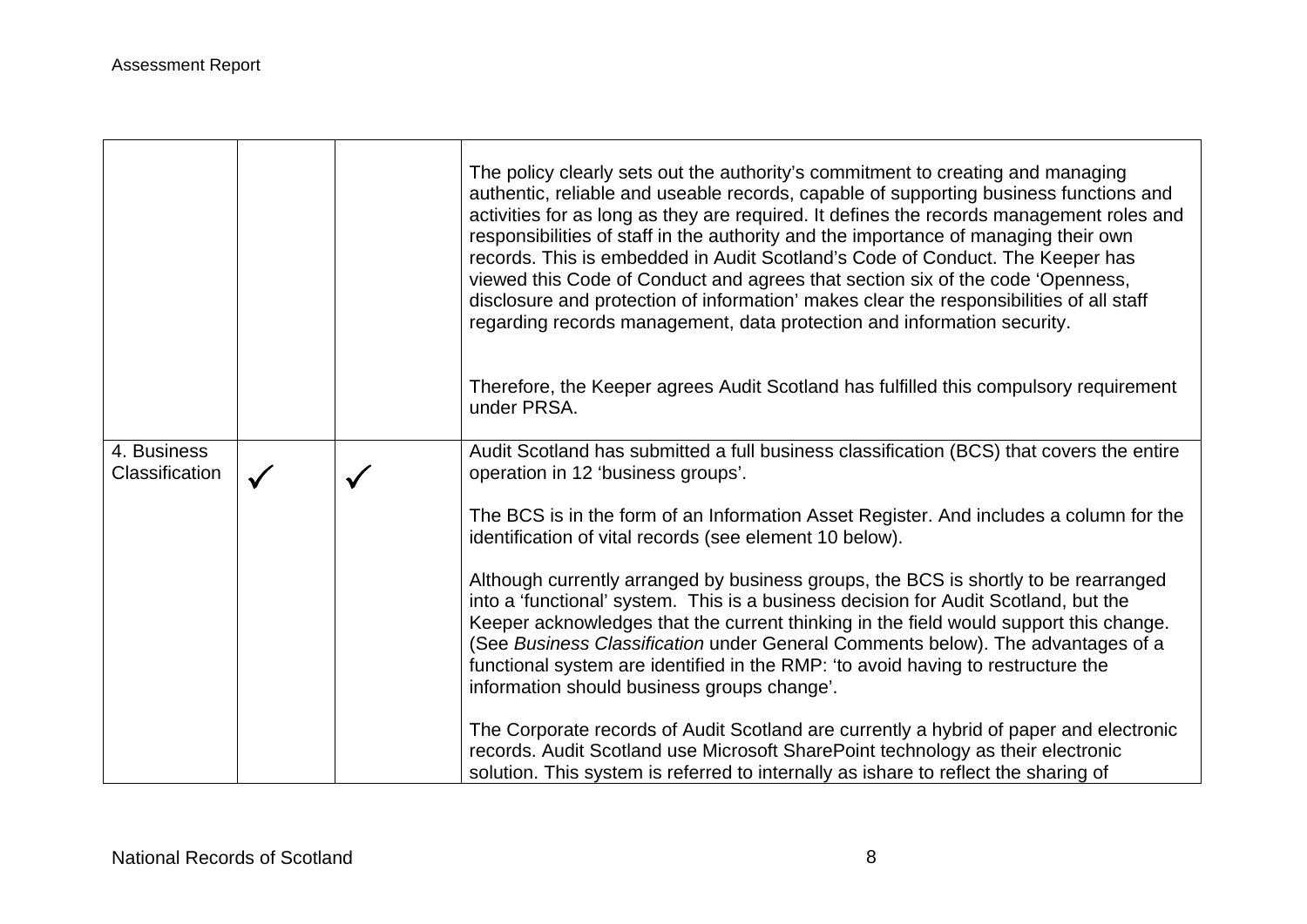|                                                         |  | information and knowledge. SharePoint (ishare) is adapted in-house to meet their<br>information and record management needs and is unconnected to the on-line training<br>company of the same name.                                                                                                                                                                                                                                                                                                                                         |
|---------------------------------------------------------|--|---------------------------------------------------------------------------------------------------------------------------------------------------------------------------------------------------------------------------------------------------------------------------------------------------------------------------------------------------------------------------------------------------------------------------------------------------------------------------------------------------------------------------------------------|
|                                                         |  | The current business classification/information asset register does not include retention<br>periods (see element 5 below). Once the transfer to a functional arrangement is<br>complete, the Audit Scotland retention schedule 'will also be developed on a functional<br>basis'. It is understood that the business classification and retention schedule will be<br>combined into a single document creating a useful management tool for the authority.<br>He has seen a 'pilot' version of how this will look when finally rolled out. |
|                                                         |  | The Keeper agrees that Audit Scotland's current classification scheme meets the<br>requirements for this element and looks forward to reviewing the new, functional,<br>system when appropriate.                                                                                                                                                                                                                                                                                                                                            |
| 5. Retention<br>schedule                                |  | Audit Scotland has provided a full retention schedule with a column detailing reasons<br>for retention decisions. As the SharePoint system is rolled out throughout the<br>organisation, retention periods will be imposed at creation.                                                                                                                                                                                                                                                                                                     |
|                                                         |  | The retention schedule operated by Audit Scotland has previously been reviewed by<br>NRS (for reasons outwith PRSA) and described as 'admirably complete'. There is no<br>sign that this comment would not still apply to what has been provided.                                                                                                                                                                                                                                                                                           |
|                                                         |  | The Keeper agrees that Audit Scotland has a functioning retention schedule that<br>appears to cover all the record types created as the authorities carry out their functions.                                                                                                                                                                                                                                                                                                                                                              |
| 6. Destruction<br>Arrangements<br>Compulsory<br>element |  | Many of the paper records of Audit Scotland are stored off-site. These records are held<br>by a recognised storage specialist that is ISO compliant. This storage provider was<br>reviewed by Audit Scotland this year and a copy of the review provided to the Keeper.<br>The paper trail for the secure and timely destruction of paper records held by this                                                                                                                                                                              |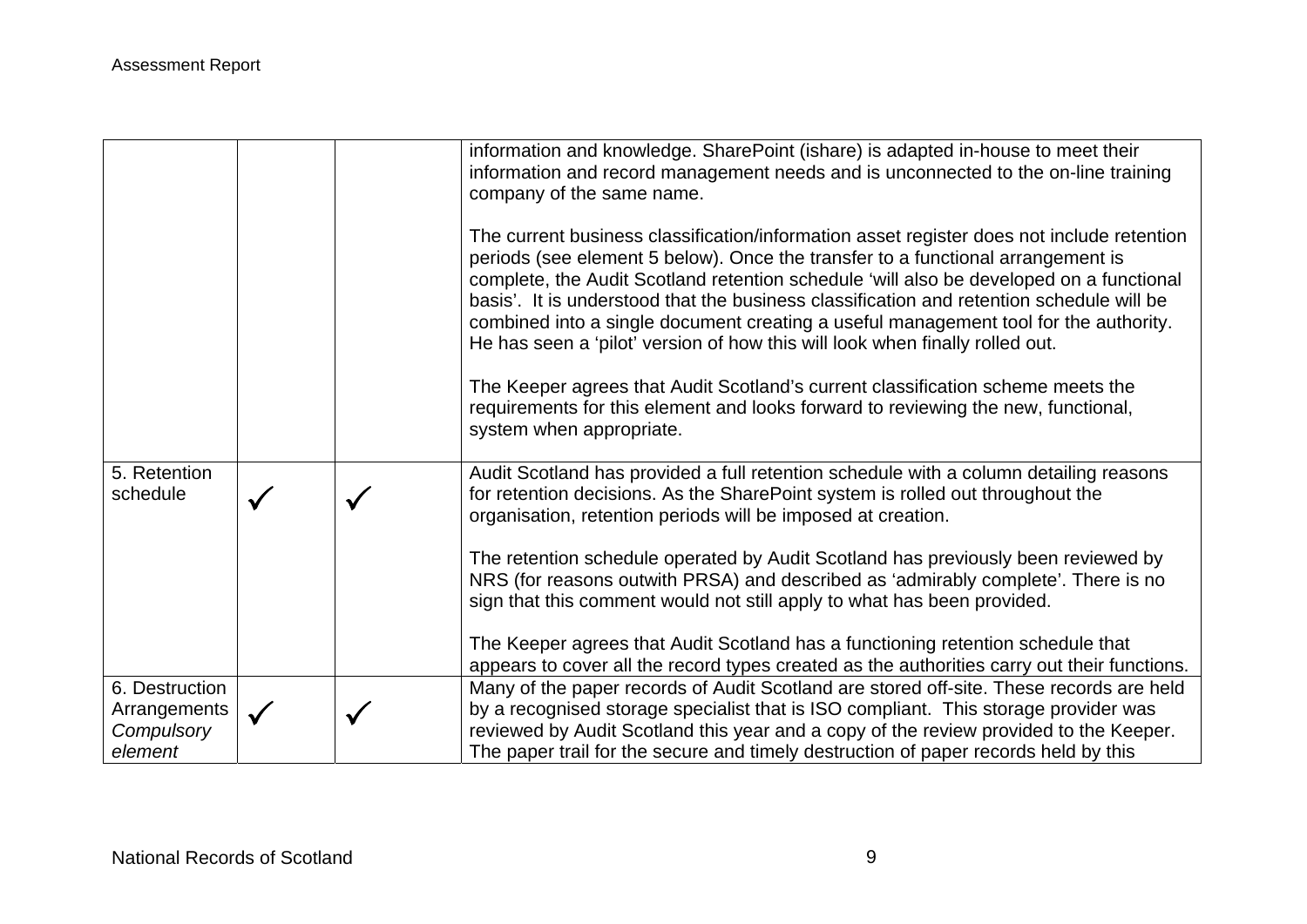|                                                       |  | storage company has been provided and is now agreed by the Keeper as being<br>appropriate.<br>The procedures for disposing of electronic records are set out in the 'Staff guide for<br>managing records' under Element 12, page 13, sections 55-57. See page 9, section 22<br>for information regarding other electronic information. Page 10 section 28 covers<br>emails. Page 13 section 57 covers back-ups.<br>Audit Scotland have provided the Keeper with a copy of their Disposal of Media policy<br>which covers the irretrievable destruction of information held on hardware such as: CDs<br>and DVDs, memory keys, hard drives, mobile devices, RSA tokens, backup tapes and<br>other legacy storage media. This policy is dated 2011.<br>The Keeper agrees that Audit Scotland has properly considered the destruction of<br>records. |
|-------------------------------------------------------|--|---------------------------------------------------------------------------------------------------------------------------------------------------------------------------------------------------------------------------------------------------------------------------------------------------------------------------------------------------------------------------------------------------------------------------------------------------------------------------------------------------------------------------------------------------------------------------------------------------------------------------------------------------------------------------------------------------------------------------------------------------------------------------------------------------------------------------------------------------|
| 7. Archiving<br>and Transfer<br>Compulsory<br>element |  | Much of this section of the RMP relates to the external storage of material with a third<br>party. This is a separate issue from archiving records for permanent preservation.<br>Audit Scotland's archiving provision is with NRS.<br>Audit Scotland has a MoU with the NRS for permanent preservation of records. This is<br>confirmed by NRS client managers. Evidence was provided to show records dating<br>from 1974 to 1994 for the Accounts Commission have been transferred to the NRS for<br>permanent preservation. Transfer to the NRS Digital Archive has not yet started.<br>The Keeper agrees that Audit Scotland has arrangements in place to transfer records to<br>an appropriate archive.                                                                                                                                      |
| 8. Information<br>Security                            |  | Audit Scotland has an information security policy (version 2) approved by the Audit<br>Scotland Board on 29 <sup>th</sup> August 2013. It has been submitted as evidence. The minutes                                                                                                                                                                                                                                                                                                                                                                                                                                                                                                                                                                                                                                                             |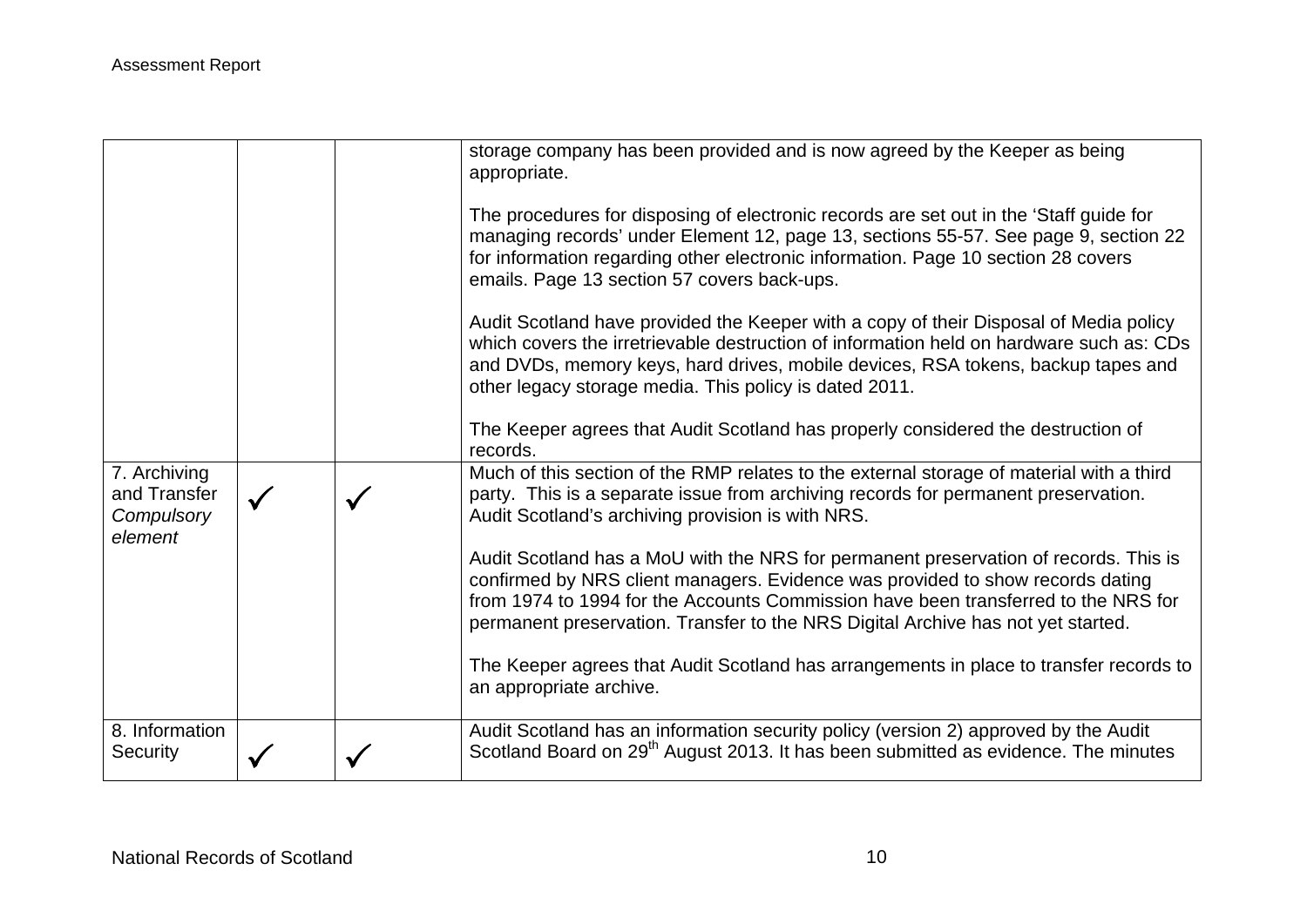| Compulsory<br>element | showing that approval have been provided.                                                                                                                                                                                                                                                                                                                  |
|-----------------------|------------------------------------------------------------------------------------------------------------------------------------------------------------------------------------------------------------------------------------------------------------------------------------------------------------------------------------------------------------|
|                       | The Information Security Policy covers Hardware, Software, networks and IM.                                                                                                                                                                                                                                                                                |
|                       | Audit Scotland protectively mark records: 'Information Classifications'                                                                                                                                                                                                                                                                                    |
|                       | Under appendix 2 of the Information Security Policy staff can find an explanation of the<br>eight data protection principles (See element 9 below).                                                                                                                                                                                                        |
|                       | Staff must read the policy as it features on the MetaCompliance policy management<br>system (See element 3 above)                                                                                                                                                                                                                                          |
|                       | PRSA is specifically mentioned in the Information Security Policy.                                                                                                                                                                                                                                                                                         |
|                       | The security of electronic records is the responsibility of Audit Scotland's IT manager<br>and is subject to internal audit (Audit Plan provided as evidence). The next security<br>audit is due in October 2013 (See Security Audit in General Comments below). A GAP<br>analysis has been conducted by BSI to compare the security policy with ISO27001. |
|                       | Security of records is specifically mentioned in the Records Management Policy (13.8)<br>(See element 3 above)                                                                                                                                                                                                                                             |
|                       | Training on data security is mentioned in the Corporate Governance Manager's job<br>description (see element 2 above). Staff have to complete this training. Participation is<br>recorded in ishare and the Corporate Governance Manager keeps a record of all data<br>and information training.                                                           |
|                       | N.B. The Keeper has been invited to view staff training records and has chosen not to<br>do so. He thanks Audit Scotland for the invitation.                                                                                                                                                                                                               |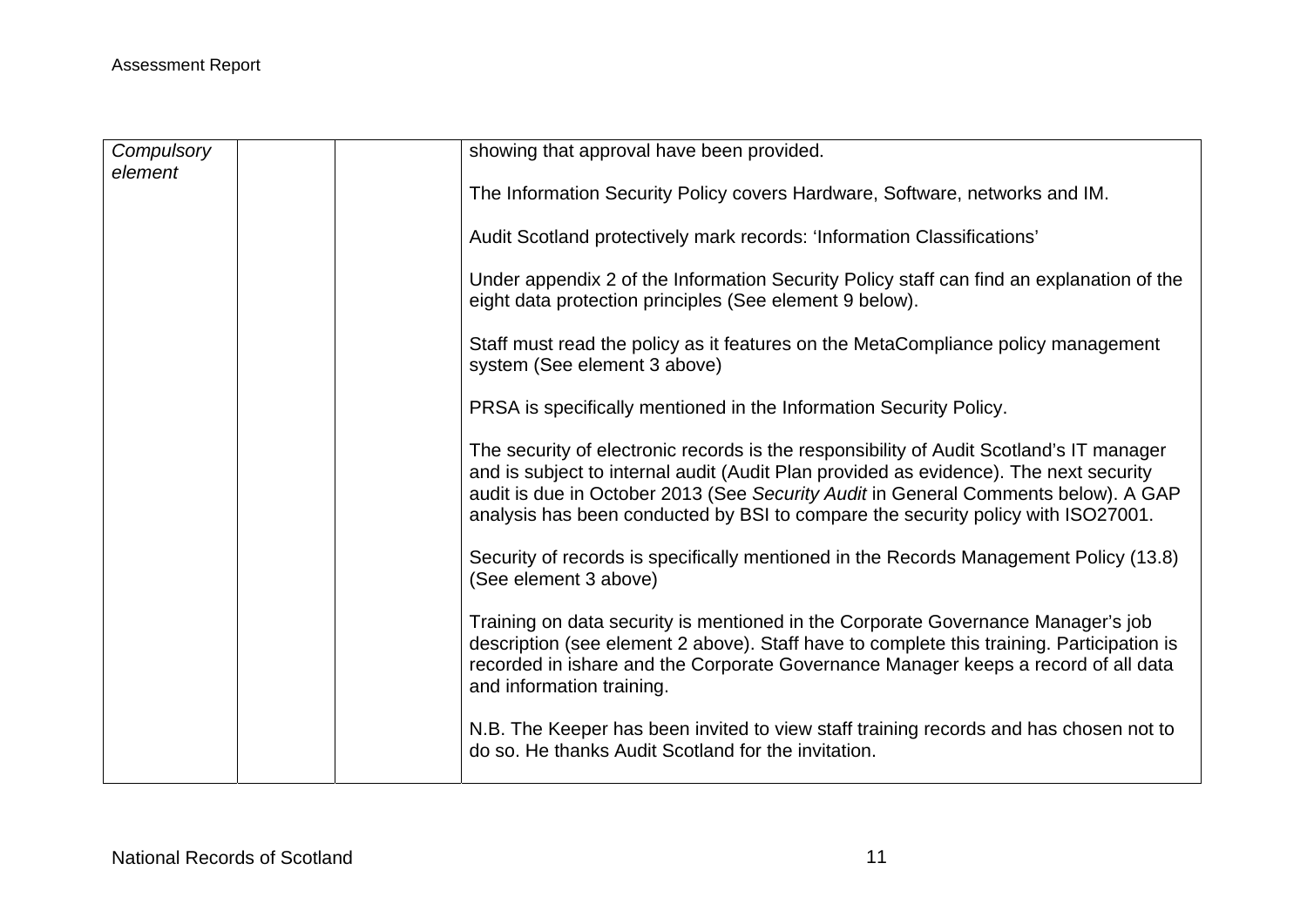|                                                           |              | The Keeper agrees that Audit Scotland have properly considered the security of their<br>corporate records.                                                                                                                                                                                                                             |
|-----------------------------------------------------------|--------------|----------------------------------------------------------------------------------------------------------------------------------------------------------------------------------------------------------------------------------------------------------------------------------------------------------------------------------------|
| 9. Data<br>Protection                                     |              | The Audit Scotland data protection policy (version 9), which has been provided in<br>evidence, was approved by the Audit Scotland Board at a board meeting on 24 October<br>2013. The minutes of the meeting showing that approval have been provided.                                                                                 |
|                                                           |              | Staff must be familiar with the Data Protection Policy as it features on the<br>MetaCompliance suite (See element 3 above). Staff are provided with a checklist -<br>How do you tell if the information you hold is personal data? This is a very handy guide<br>and the Keeper commends it's inclusion in the Data Protection Policy. |
|                                                           |              | The ICO registration numbers for the three separate authorities have been provided as<br>has a public privacy notice that Audit Scotland distributes to individuals whose<br>information the organisation holds (such as staff).                                                                                                       |
|                                                           |              | Training on data protection is mentioned in the Corporate Governance Manager's job<br>description (see element 2 above). Staff are also trained in other aspects of information<br>security (see element 8 above).                                                                                                                     |
|                                                           |              | The Keeper agrees that Audit Scotland has properly considered data protection as part<br>of its records management provision.                                                                                                                                                                                                          |
| 10. Business<br>Continuity<br>and Vital<br><b>Records</b> | $\checkmark$ | The Audit Scotland business continuity plan (version 8) was adopted at the Audit<br>Scotland Board meeting 24 October 2013. They have provided their Business<br>Continuity Policy and Guidance as well as minutes of the board meeting that approved<br>it and a report by the chief operating officer                                |
|                                                           |              | An internal audit report from August 2012 'Business Continuity & IT Disaster Recovery'                                                                                                                                                                                                                                                 |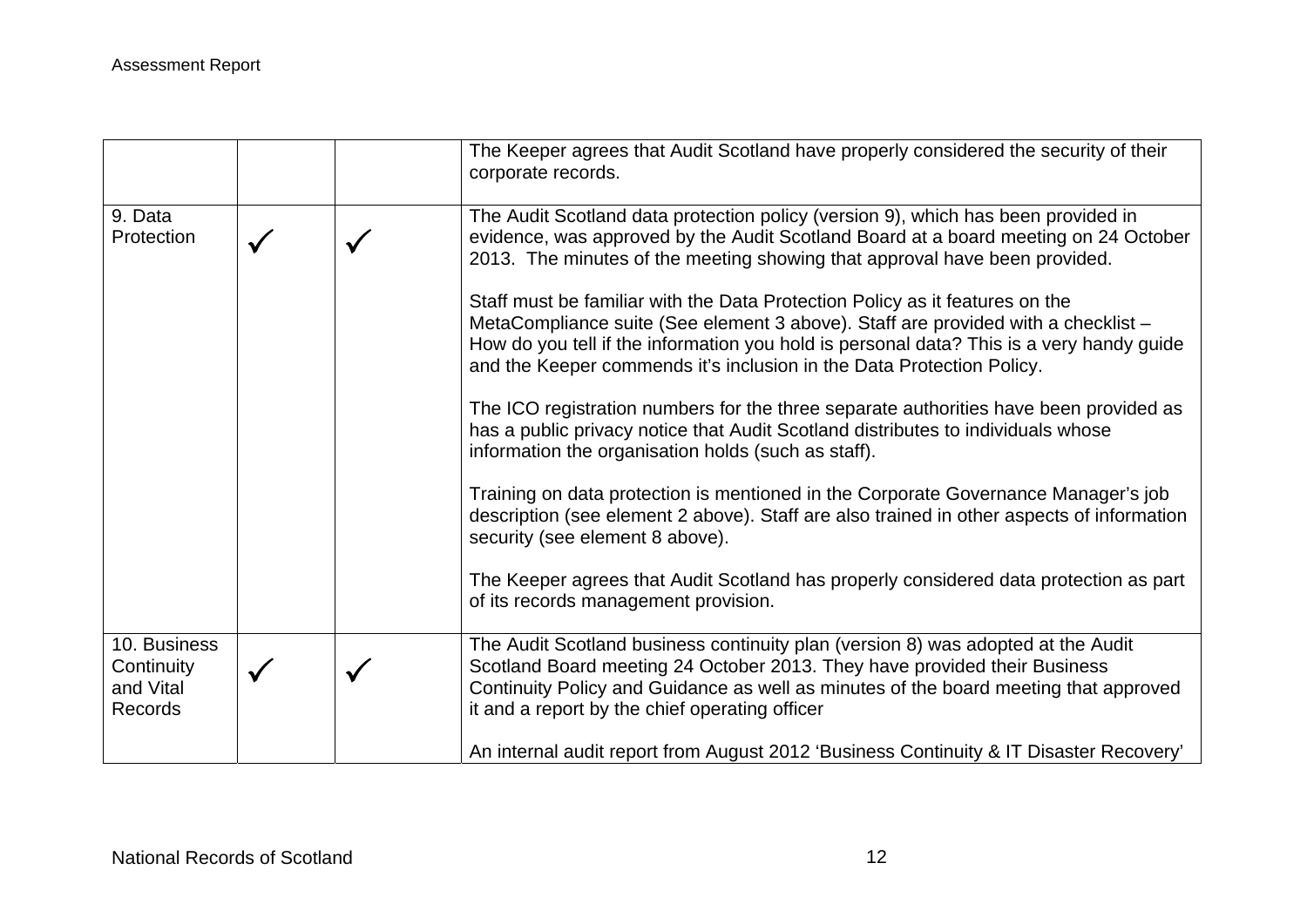|                 |  | has been provided. The RMP states (element 10 introduction item 4) that there were a<br>number of recommendations that came out of this audit and that these<br>recommendations are being actioned. A redacted version of the latest paper to the<br>Audit Committee (October 2013) has been provided in evidence showing the business<br>continuity recommendations and the action taken. Quite properly, Audit Scotland has<br>withheld parts of this report that have no bearing on records management.<br>The Information Asset Register (see element 4 above) indicates vital records in the                                   |
|-----------------|--|-------------------------------------------------------------------------------------------------------------------------------------------------------------------------------------------------------------------------------------------------------------------------------------------------------------------------------------------------------------------------------------------------------------------------------------------------------------------------------------------------------------------------------------------------------------------------------------------------------------------------------------|
|                 |  | organisation. The Information Asset Register covers all functions of the three<br>authorities.<br>The Keeper agrees that Audit Scotland have properly considered business continuity<br>from a records management perspective. Also, the Information Asset Register (see 4<br>above) Allows Audit Scotland to properly identify vital records.                                                                                                                                                                                                                                                                                      |
| 11. Audit trail |  | Audit Trails for electronic records and version control are specifically mentioned in the<br>approved Records Management Policy (13.1) (See element 3 above).<br>The corporate records of this authority, previously paper based, are gradually moving<br>towards being entirely electronic. Going forward, audit trail development will focus on<br>electronic media. The Keeper accepts this and notes that paper records are held in<br>store by a third party (see element 6 above) the movement in and out of this store is<br>audited.<br>Audit Scotland is introducing SharePoint technology (ishare) which should impose an |
|                 |  | audit trail on electronic records as they are created and amended. Records<br>management functionality within ishare prevents records from being altered or moved.<br>Audit Scotland have provided the guidance document 'Declaring a record on ishare'<br>which demonstrates to the Keeper how this system works. As well as this document<br>there is a training video on the use of records management in the ishare system.                                                                                                                                                                                                     |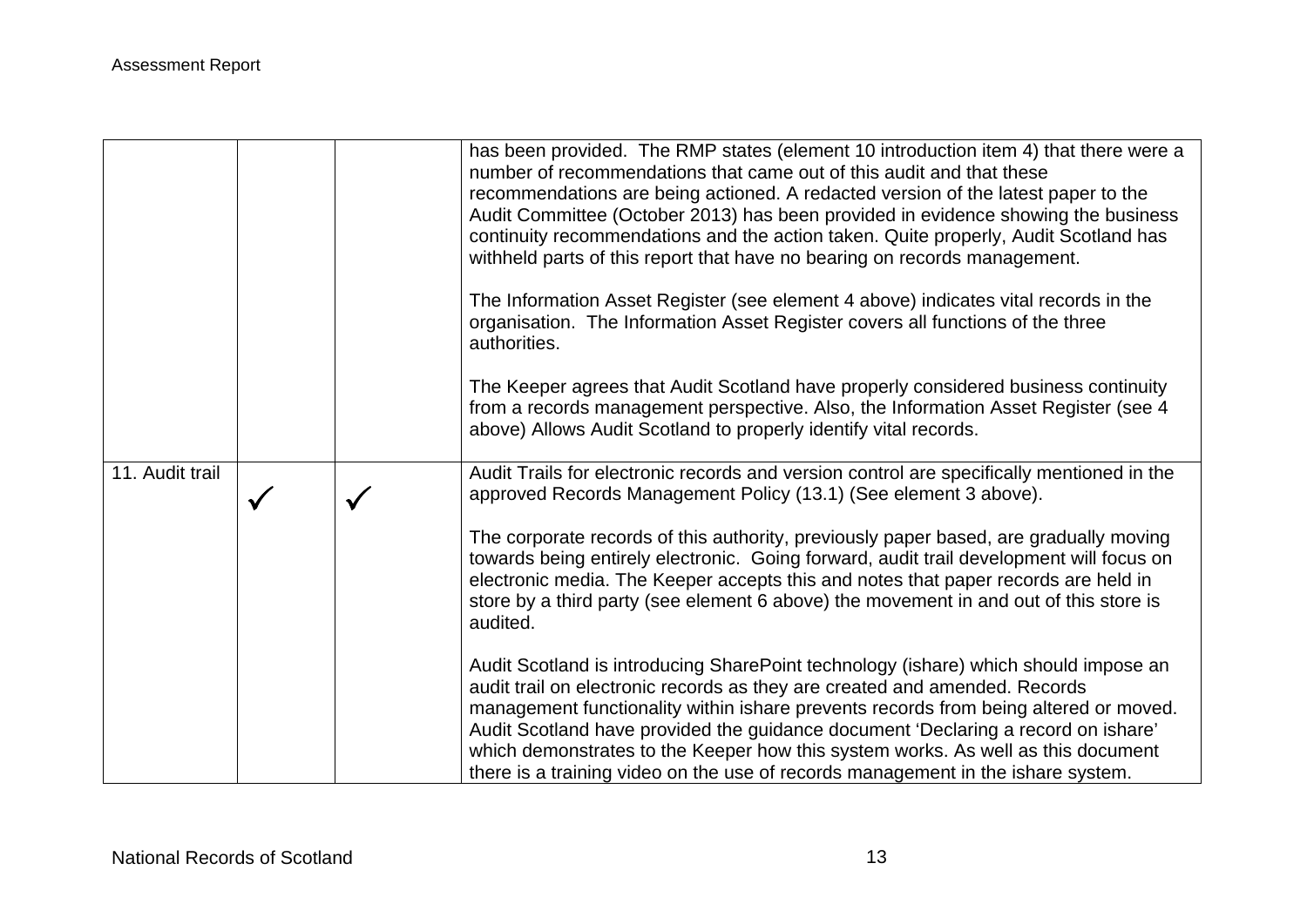|                                        |              | The Keeper has been invited to view this training video and has declined for the<br>moment. However, he thanks Audit Scotland for the invitation.                                                                                                                                                                                                                                                        |
|----------------------------------------|--------------|----------------------------------------------------------------------------------------------------------------------------------------------------------------------------------------------------------------------------------------------------------------------------------------------------------------------------------------------------------------------------------------------------------|
|                                        |              | Audit Scotland have provided their current version control and naming convention<br>policies. It is understood that these will necessarily change as the ishare system<br>become used more extensively throughout the organisation.                                                                                                                                                                      |
|                                        |              | The Keeper agrees, in principle, that the plans going forward seem sound, but would be<br>keen to learn how successfully this system operates in practice. It is understood that it<br>would be sensible to let this process bed-in over the next few years and that the BCS<br>will be transforming to a functional system at the same time (See Business<br>Classification in General Comments below). |
|                                        |              | The Keeper agrees that Audit Scotland's current 'audit trail' systems meet the<br>requirements for this element and looks forward to reviewing the new policies when<br>appropriate.                                                                                                                                                                                                                     |
| 12.<br>Competency                      | $\checkmark$ | The competencies required by the Corporate Governance Manager are included in the<br>job description provided as evidence to element 2.                                                                                                                                                                                                                                                                  |
| Framework<br>for records<br>management |              | Audit Scotland has produced a Records Management Guide for Staff on Managing<br>Records. This has been supplied to the Keeper.                                                                                                                                                                                                                                                                           |
| staff                                  |              | The importance of regular staff training is mentioned in the Records Management<br>Policy (11). Training on data protection, data security and freedom of information is<br>mentioned in the Corporate Governance Manager's job description.                                                                                                                                                             |
|                                        |              | The Keeper agrees that the person named in element 2 is properly competent to<br>undertake the records manager role. He also acknowledges that Audit Scotland provide                                                                                                                                                                                                                                    |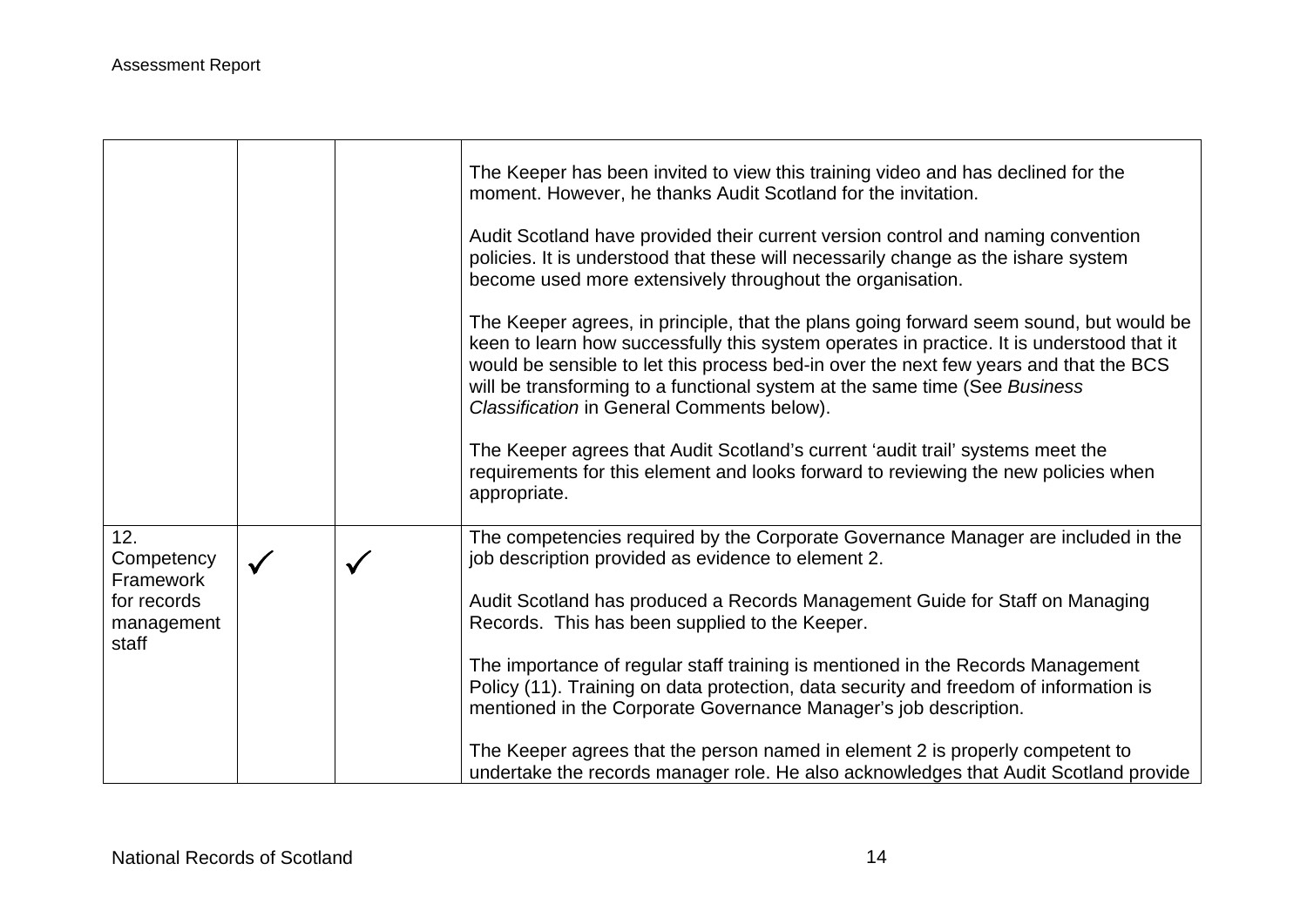|                                 |  | appropriate training to staff regarding their records management, data protection and<br>information security responsibilities.                                                                                                                                                                                                                                                                                                                                                          |
|---------------------------------|--|------------------------------------------------------------------------------------------------------------------------------------------------------------------------------------------------------------------------------------------------------------------------------------------------------------------------------------------------------------------------------------------------------------------------------------------------------------------------------------------|
| 13.<br>Assessment<br>and Review |  | In her report to the Audit Scotland Board on 24 <sup>th</sup> October 2013, the Chief Operating<br>Officer affirms that 'Audit Scotland reviews its key policies on a regular basis, normally<br>yearly'.                                                                                                                                                                                                                                                                                |
|                                 |  | Records management is a named risk in the Audit Scotland information Risk Register<br>which is reviewed quarterly and then reported to the Audit Committee in an information<br>management and risk report six-monthly.                                                                                                                                                                                                                                                                  |
|                                 |  | In 2012 the records management provision within the authority was reviewed by an<br>external records management expert. This person's details have been supplied under<br>element 12. The Keeper is aware of the reputation of this individual and agrees that<br>she was an entirely appropriate individual to 'draft in' in the early stages of PRSA<br>implementation. The Keeper commends the principle of self assessment before<br>undertaking a major records management project. |
|                                 |  | Audit Scotland also underwent a FOISA compliance assessment in 2012.                                                                                                                                                                                                                                                                                                                                                                                                                     |
|                                 |  | The Audit Scotland Records management policy is due for review in October 2014. A<br>self assessment checklist will be utilised during this review. A copy of the checklist has<br>been supplied in evidence.                                                                                                                                                                                                                                                                            |
|                                 |  | The Keeper agrees that Audit Scotland properly acknowledges the importance of<br>assessment and review and clearly commits a reasonable internal body (the<br>Knowledge, Information and Technology Governance Group) to take responsibility for<br>that review.                                                                                                                                                                                                                         |
| 14. Shared                      |  | Audit Scotland has a requirement to share information with other authorities in Scotland                                                                                                                                                                                                                                                                                                                                                                                                 |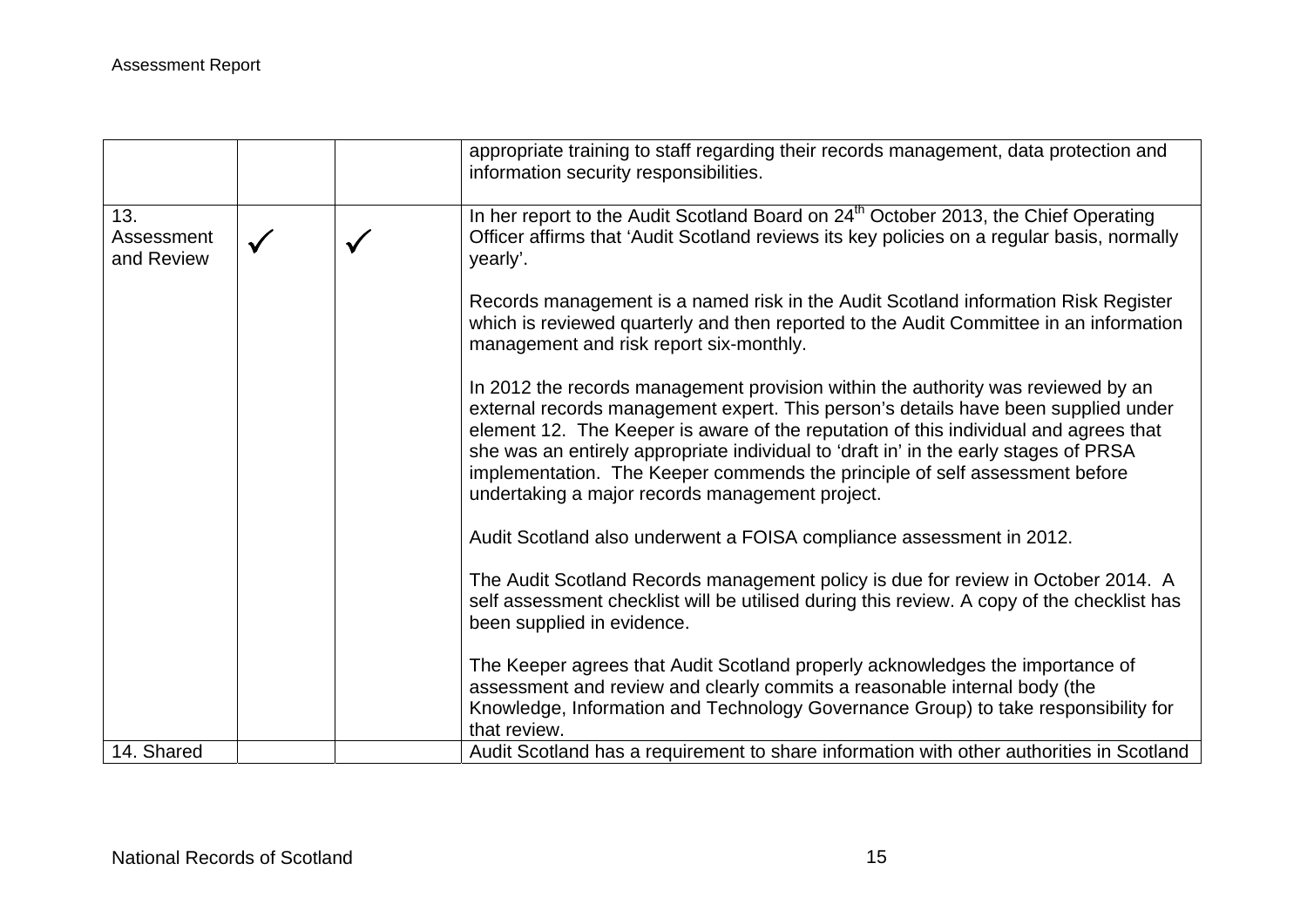| Information |  | and in the UK. This data sharing is part of an initiative to detect fraud in the public<br>sector and the requirement to do this is laid down in statute.                                                                                                                                                                                                                                                      |
|-------------|--|----------------------------------------------------------------------------------------------------------------------------------------------------------------------------------------------------------------------------------------------------------------------------------------------------------------------------------------------------------------------------------------------------------------|
|             |  | The authority follows a clear procedure when sharing information, laid down in the<br>Code of Data Matching Practice 2010. The Code has been endorsed by the Information<br>Commissioner (who actually supplies a foreword to the document). The Keeper also<br>points to the Code as an example of good practice in his Guidance Document<br>(http://www.nas.gov.uk/recordKeeping/PRSA/modelPlanGuidance.asp) |
|             |  | It is not thought that Audit Scotland routinely shares information other than as described<br>above.                                                                                                                                                                                                                                                                                                           |
|             |  | Therefore, the Keeper agrees that Audit Scotland has proper procedures in place when<br>undertaking information sharing.                                                                                                                                                                                                                                                                                       |

Minutes of a board meeting on 24 October 2013 approving the RMP have been supplied in evidence. The minutes show that John Baillie (Accounts Commission Chair) and Caroline Gardner (Auditor General) were present; therefore the Keeper is confident that the latter bodies are content that Audit Scotland takes the lead on the RMP.

Where the supporting evidence contains sensitive information it has been redacted by Audit Scotland. The Keeper considers this appropriate.

The Knowledge, Information & Technology Governance Group is mentioned in several places (in the plan itself on page 1, in the Records Management Policy on page 2, in the COOs report to the Board, the retention schedule, information security policy etc.) The terms of reference for this group have been supplied to the Keeper including their reporting structure.

*Business Classification:* Audit Scotland intends to roll out a functional business classification. When the functional system is complete and bedded-in, the Keeper would appreciate receiving a copy of it. This will allow him to keep the RMP up to date. Also details of the new electronic record creation and record storage system might be revisited at the same time.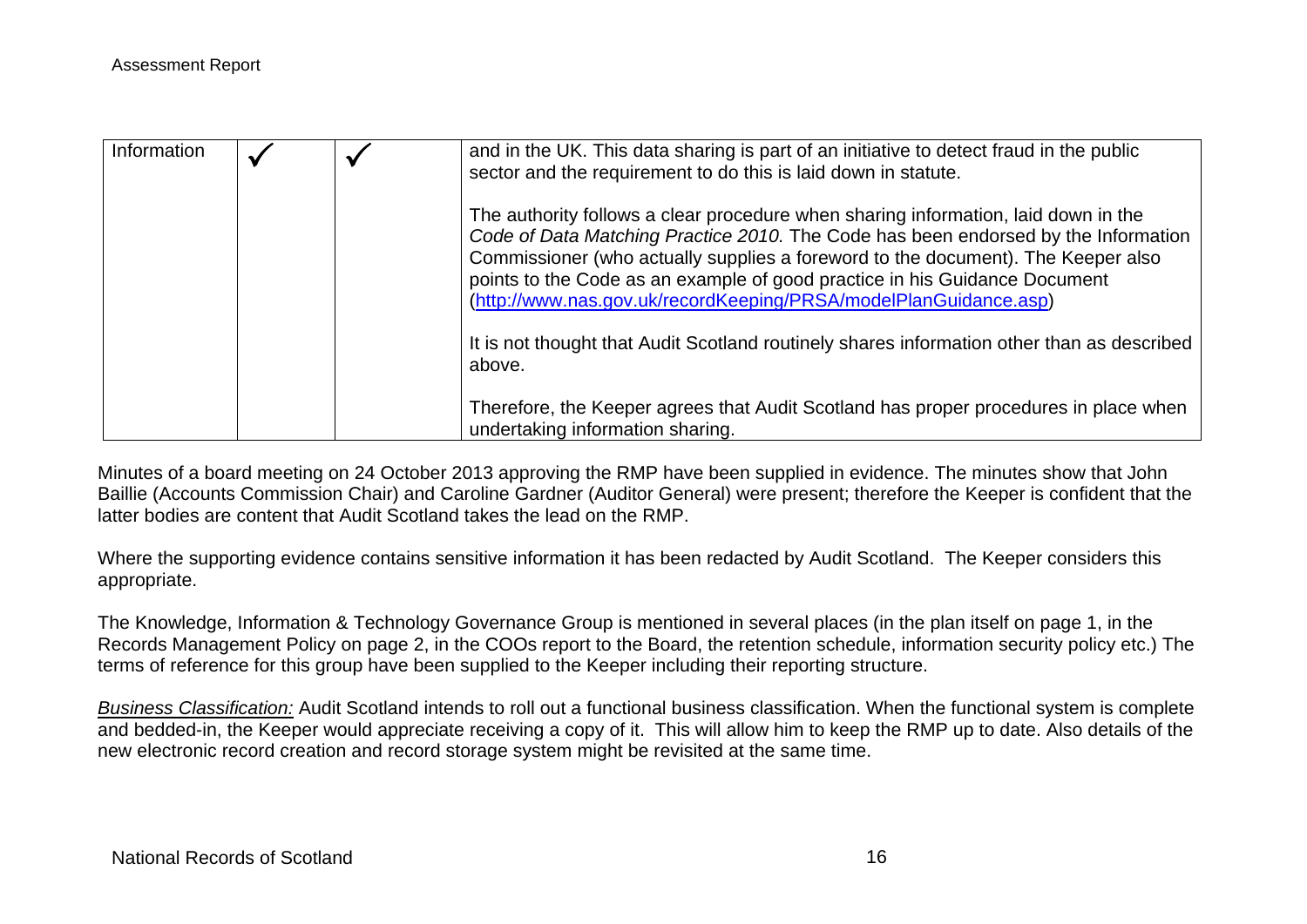Assessment Report

*Security Audit:* A Security Audit was due to take place in October. When the results of this are available, the Keeper would be pleased to see them. However, this is not necessary for agreement. The Keeper has been permitted to view the GAP analysis conducted by BSI (June 2012) as it is mentioned in the RMP. As with all documents submitted by Audit Scotland, including the RMP itself, the Keeper will not make these available beyond the Assessment Team without the express permission of Audit Scotland.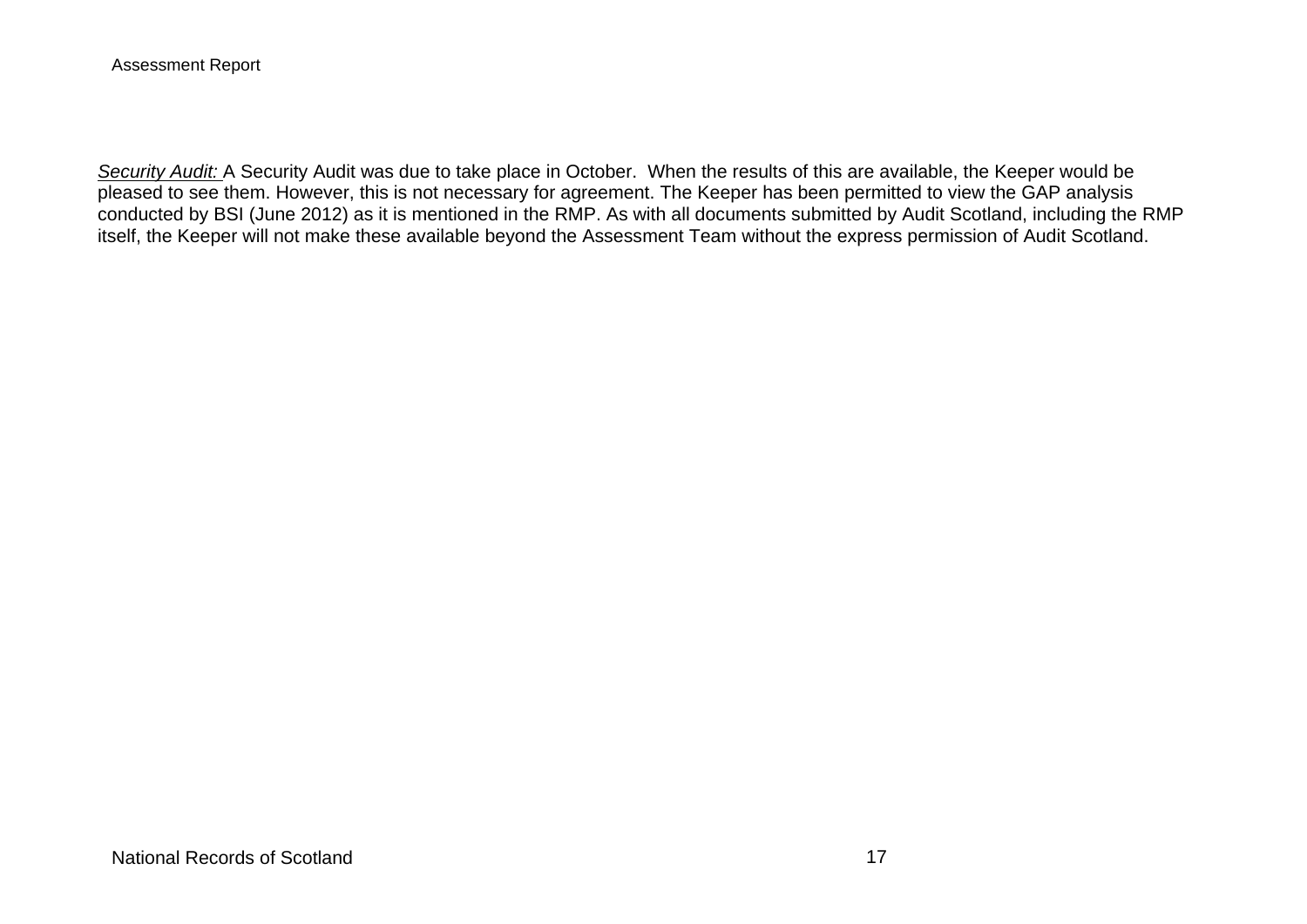## **6. Keeper's Summary**

Elements 1 - 14 that the Keeper considers should be in a public authority records management plan have been properly considered by Audit Scotland, the Auditor General for Scotland and the Accounts Commission for Scotland. Policies and governance structures are in place to implement the actions required by the plan.

#### **7. Keeper's Determination**

Based on the assessment process detailed above, the Keeper agrees the RMP of Audit Scotland, the Auditor General for Scotland and the Accounts Commission for Scotland.

 The Keeper recommends that Audit Scotland should publish the agreed RMP as an example of good practice within the authority and the sector.

This report follows the Keeper's assessment carried out by,

…………………………………… …………………………………

Bonna

Robert Fathry m

**Pete Wadley Constraining Pete Wadley Constraining Robert Fotheringham** Public Records Officer **Public Records Officer**